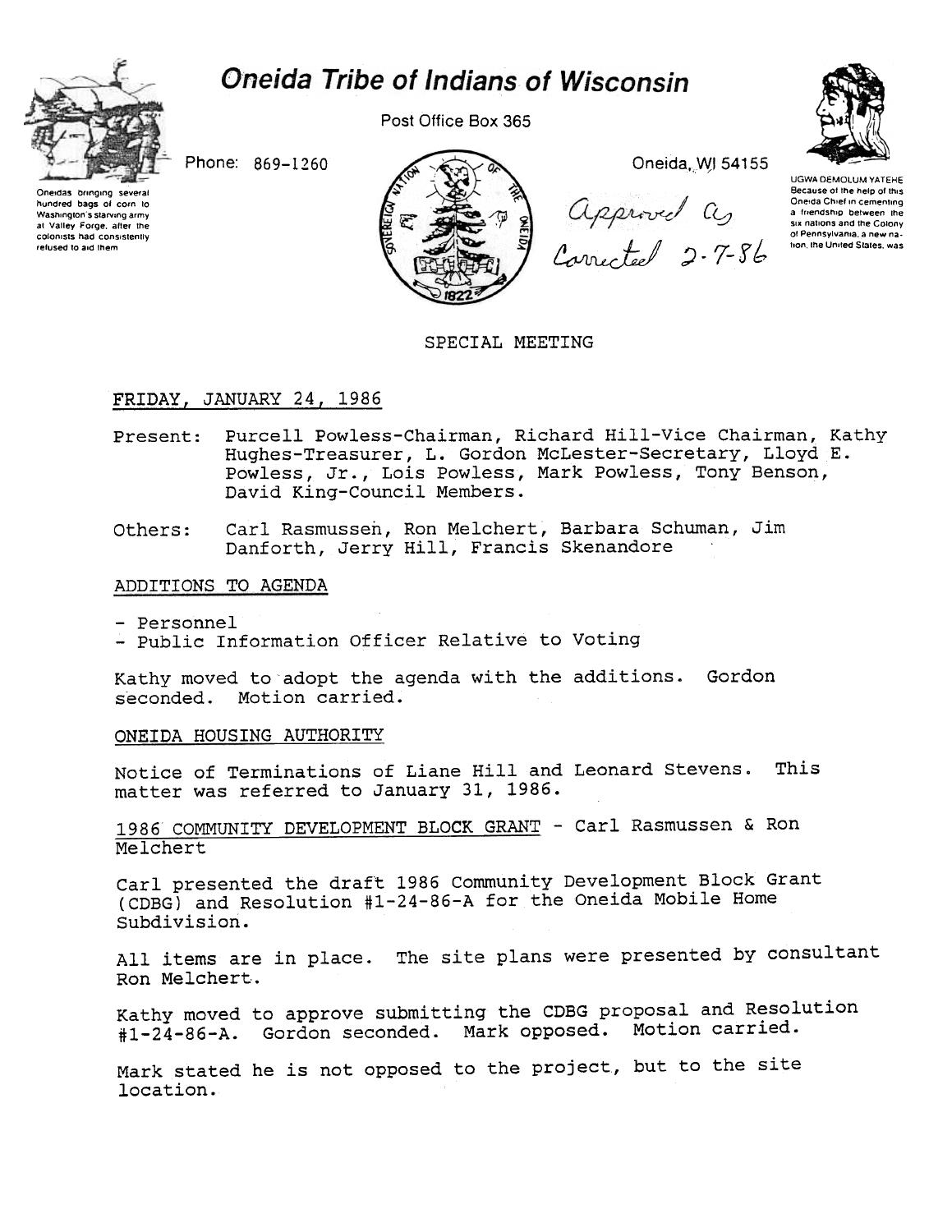ONEIDA TRIBE OF INDIANS OF WISCONSIN SPECIAL MEETING -JANUARY 24, 1986 Page 2

. <del>१९६६ - १९६६ - १९६६ - १९६६ - १९६६ - १९६६ - १९६६ - १९६६ - १९६६ - १९६६ - १९६६ - १९६६ - १९६६ - १९६६ - १९६६ - १९</u></del>

## NATIONAL INDIAN HOUSING IMPROVEMENT ASSOCIATION

The Oneida Tribe has been invited to become a member of the National Indian Housing Improvement Association (NIHIA). Lois is getting more information on this Association and asked that this item be deferred until a later time.

## NATIONAL INDIAN GAMING ASSOCIATION

Mark explained that there has been an increasing effort across the U.S. to bring Indian gaming operations under the regulation of State agencies. During the past three years, the National Indian Gaming Task Force has been working to prevent this from happening.

At least six bills are now in congress, address Indian gaming and various federal and state court cases on Indian gaming. Because of this, the Task Force is recommending the formation of a new National Indian organization whose specific and only purpose would be to address the interest of federally recognized Indian Tribes who conduct or operate gaming enterprises in Indian Country.

After discussion, Mark requested. the adoption of Resolution #1-24-86-B which states that the Oneida Tribe agrees to join the National Indian Gaming Association and the Mark Powless is the Oneida Tribal Delegate.

Mark explained that the Task Force is meeting in Miami, Florida on February 6 & 7, 1986 to ask the other tribes to join in forming the National Indian Gaming Association.

Dave moved to approve the request to join the National Indian Gaming Association. Rick seconded. Kathy and Gordon opposed. Motion carried.

TRAVEL REQUEST - Mark Powless & Jerry Hill

Mark and Jerry are requesting approval to attend the Bingo Task Force meeting in Miami Florida on February 6 & 7, 1986.

Rick moved to approve, Gordon seconded. Lois opposed. Motion carried.

Lois opposed because she feels Jerry should be in the Office during Sharon Cornelius' absence.

<sup>7</sup> PERSONNEL - Barbara Schuman

Hiring Information - Custodian - Grade 6 -- Arthur N. Charles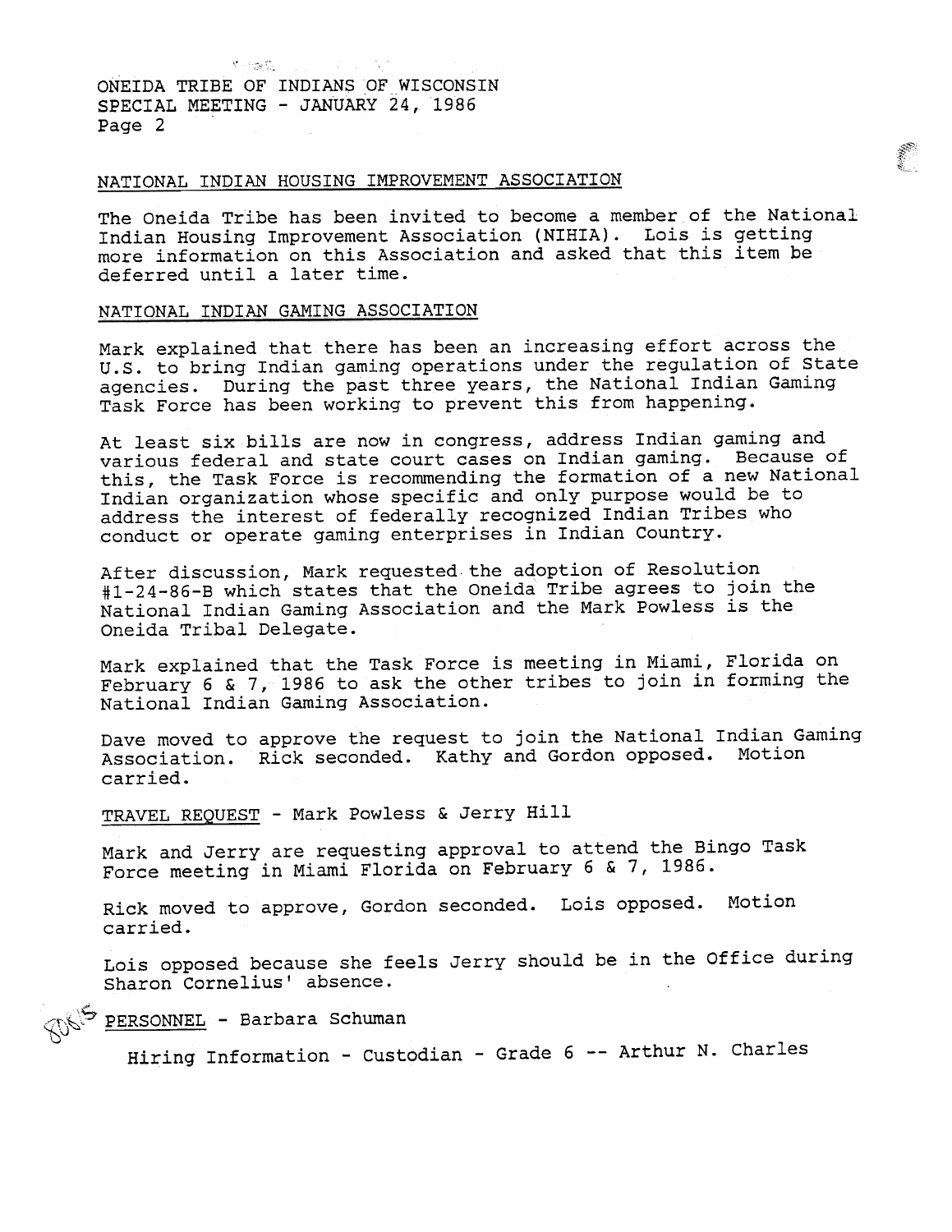$\mathcal{F}^{\mathcal{G}}(\mathbf{x},t)$ ONEIDA TRIBE OF INDIANS OF WISCONSIN SPECIAL MEETING -JANUARY 24, 1986 Page 3

(U) UPDATE ON THE SAFETY DEPARTMENT - Jim Danforth, Jerry Hill & Fran

Jerry presented an outline of the various activities of the Oneida Public Safety Department:

- -Oneida Constitution
- Oneida Law Enforcement & Security Ordinance 1985 Business Committee Resolution
- Oneida Security Firearms Control Regulation
- Oneida Conservation Ordinance 1984 Business Committee Resolution
- Public Swearing In December 9, 1985
- -Conservation Enforcement
	- 1. Snowmobile on the road
	- 2. Deer enclosed in the vehicle

Jim Danforth explained that he has been in contact with the 4 local Law Enforcement Offices and with the BrA explaining the O.P.S.D.

DRAFT LETTER TO ROSS SWIMMER - Francis Skenandore

Francis drafted a letter asking the BIA to make a decision on the outcome of the recent referendum for the New York Oneidas.

After discussion, Mark moved that we not send the letter to Assistant Secretary Ross Swimmer. Dave seconded. 1 opposed, 1 abstained. Motion carried.

## QUESTION ON SALES TAX AT THE HOTEL - Francis Skenandore

Some of the vendors for the.Hotel do not understand that the oneida Tribe is tax exempt and this is causing problems on materials delivered to the Hotel Site. Francis explained that a letter from the Tribe is needed, stating that the Tribe will defend on the imposition of sales or use tax of materials or supplies delivered to the Oneida Site.

Mark moved to have Francis draft a letter covering the issue on sales tax. Rick seconded. Motion carried.

## REQUEST FOR FINANCIAL SUPPORT FROM THE CATHOLIC DIOCESE FOR THE SUPER SUMMER SESSION

Last summer marked the sixteenth Summer Session during which the Oneida culture was shared with several hundred community children. Since its beginning, the program has grown to the point where it is the highlight of the summer for our children.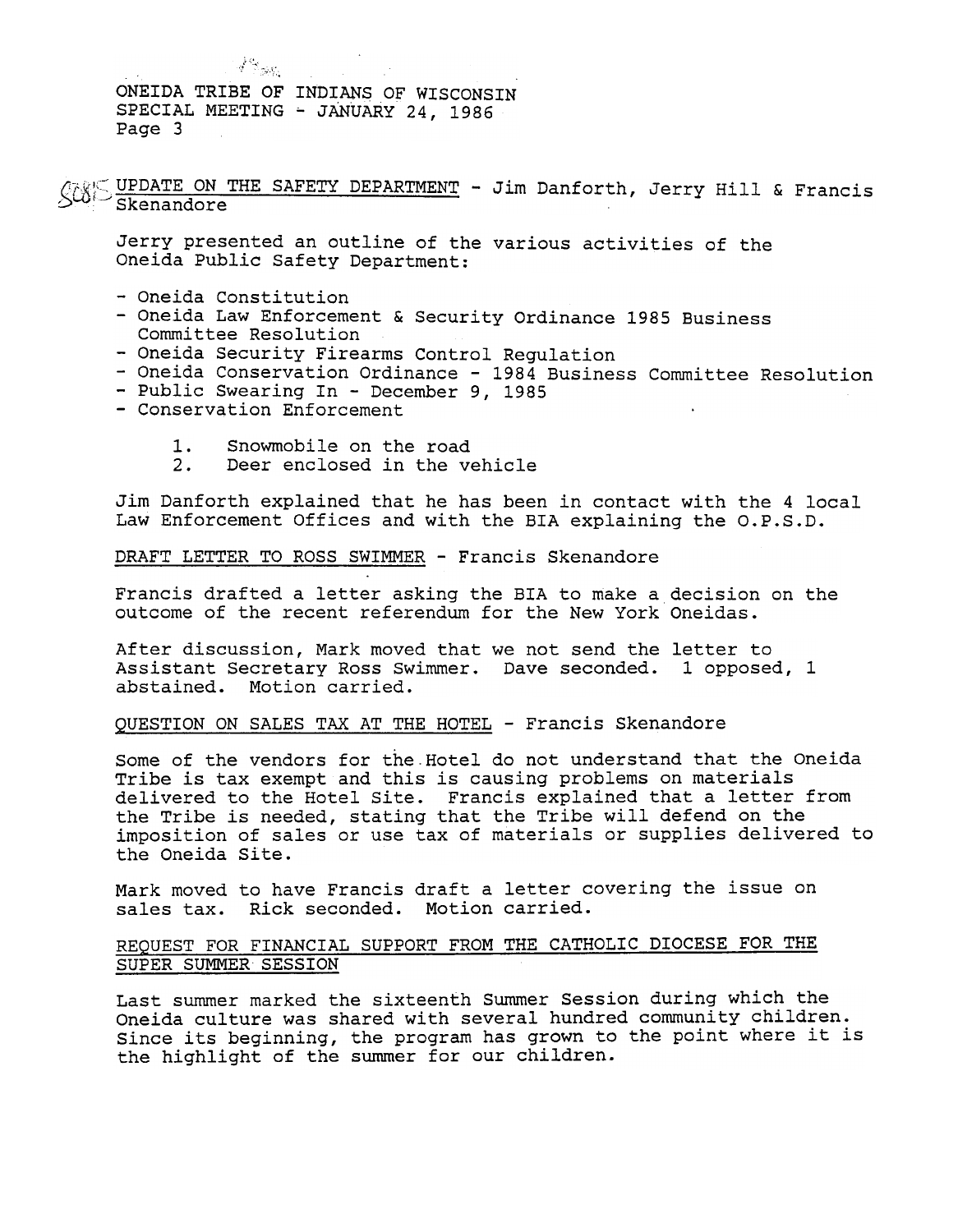ONEIDA TRIBE OF INDIANS OF WISCONSIN SPECIAL MEETING - JANUARY 24, 1986 Page 4

## REQUEST TO DIOCESE (Continued)

The Green Bay Diocese has been a supporter of the program with generous financial and moral support. While the Oneida Tribe has assumed the major sponsorship role for the Summer Session, we would like to request your consideration for on-going financial support.

Kathy moved to approve, Lois seconded. Motion carried.

#### TRAVEL REQUESTS

- Lloyd Powless WAC Board Meeting Milwaukee, WI 1-24-86.
- Tony Benson Retroactive Travel to Milwaukee, WI Health Board Meeting, January 22 & 23, 1986.
- Lois Powless NCAI in Washington, D.C. February 9-12, 1986.
- Gordon McLester, Rick Hill & Francis Skenandore Land Claims Washington, D.C. March 3, 4 & 5, 1986.

Dave moved to approve the travel requests. Kathy seconded. Motion carried.

Kathy moved that Lois Powless be the voting delegate and Mark be the Alternate at the NCAI Conference. Tony seconded. Motion carried.

#### VACATION REQUESTS

- $-$  David King  $-$  February 17  $-$  21, 1986.
- $-$  Gordon McLester February 21 28, 1986.

Lois moved to approve the vacation requests. Tony seconded. Motion carried.

LETTER TO GLITC EXECUTIVE DIRECTOR RE: PUBLIC INFORMATION OFFICER RELATIVE TO VOTING - Lloyd Powless

Recently you have been receiving information from Loretta Metoxen, concerning the next election year. She has developed a process to campaign for Sharon Metz. The Oneida Tribe will conmit some in-kind support and administration based on the financial support of the other ten (10) tribes in Wisconsin.

Ms. Metoxen's suggested contribution was \$1,000 per Tribe. We encourage more if you can afford it. Each Tribe is encouraged to participate. Please let us know by February 15, 1986 if you are willing to participate and how much you are willing to donate. We will not proceed until all financial commitments are made and a budget is developed. All

participating Tribes will have access to the budget and regular reports when program is activated.